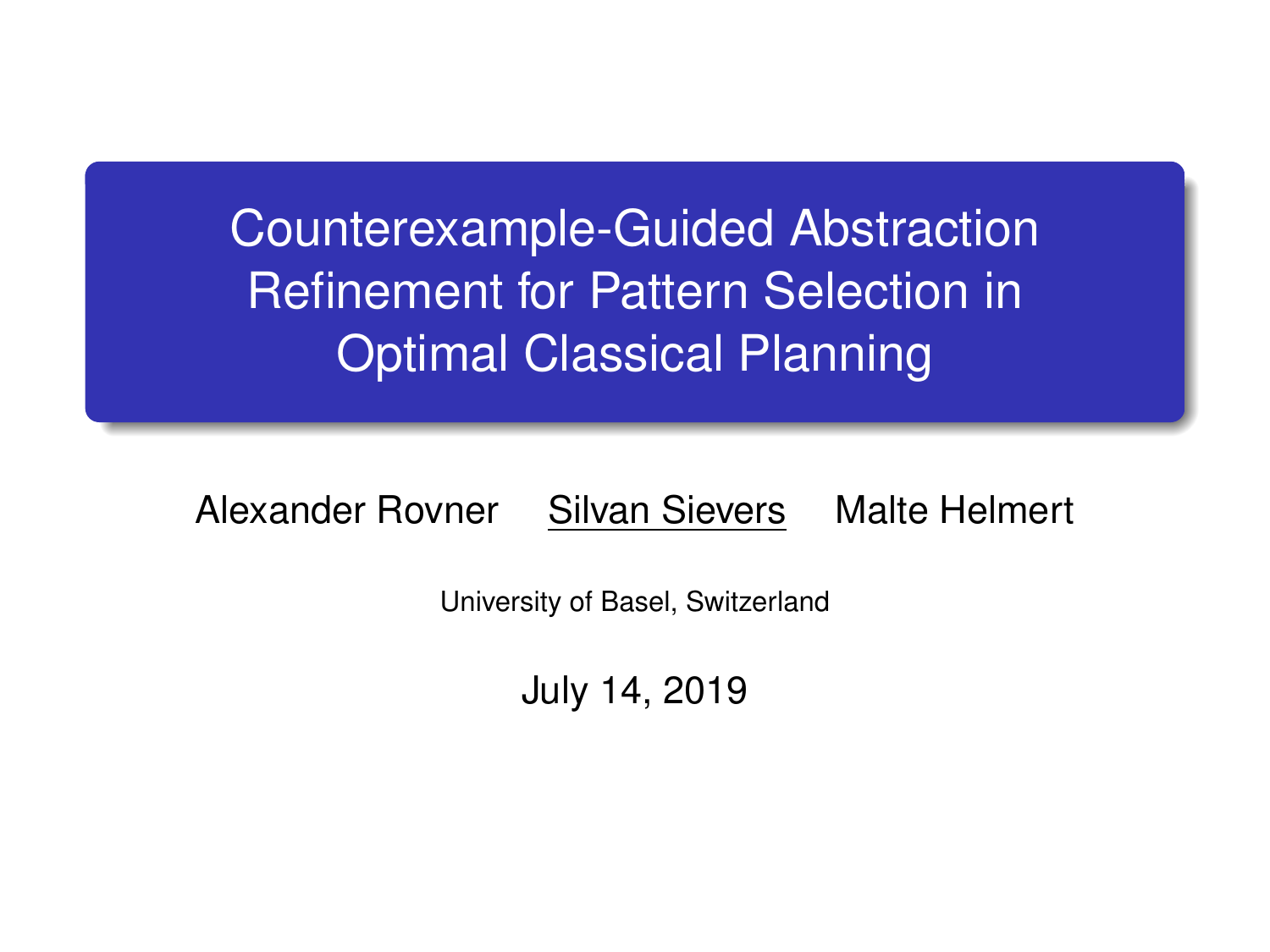# **Motivation**

- Pattern databases (PDB) for optimal planning:
	- Based on pattern collections (single PDBs don't scale)
	- Combining PDBs: e.g., canonical PDBs, cost partitioning
	- Pattern selection: e.g., hill climbing, genetic optimization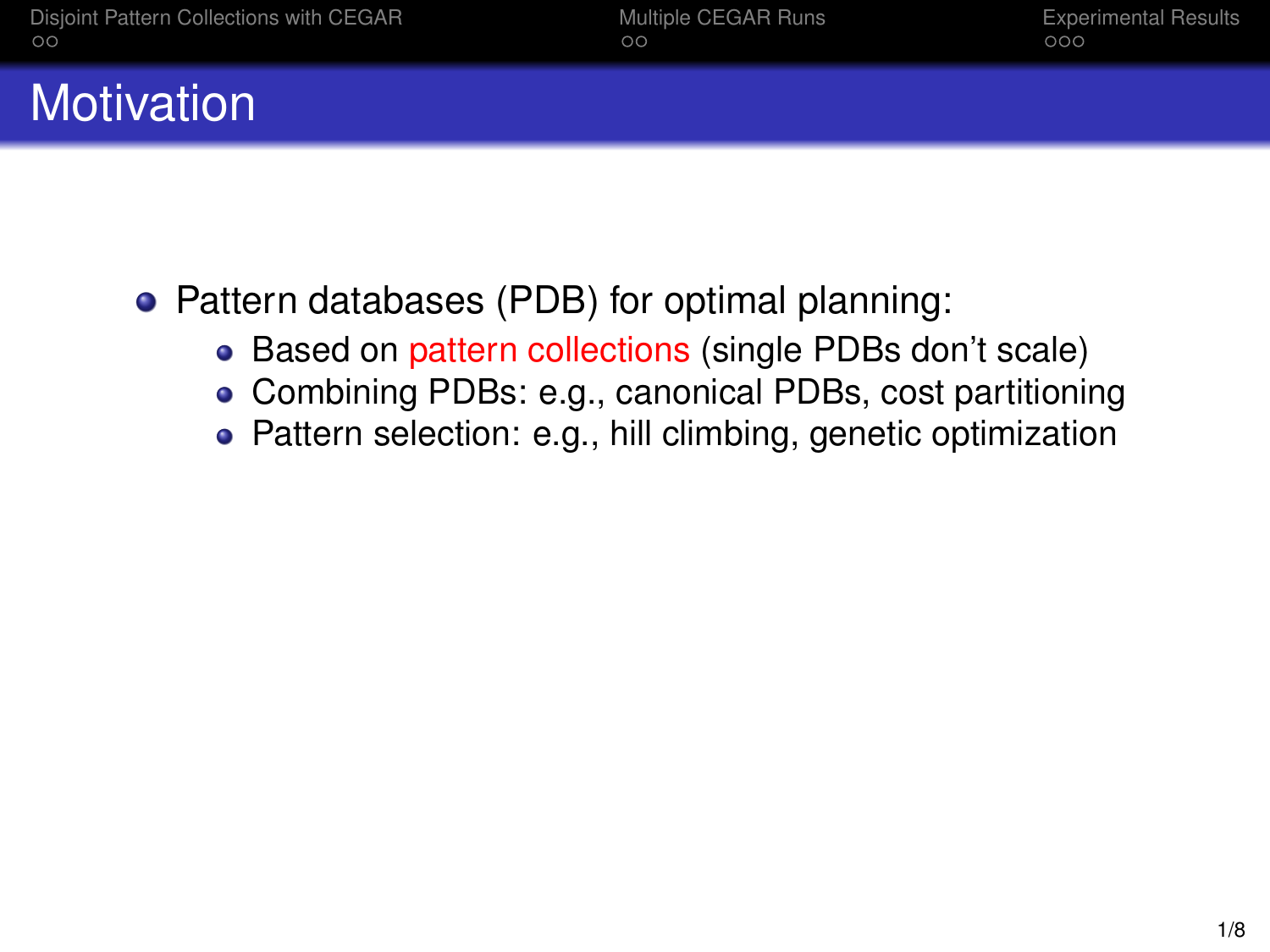# **Motivation**

- Pattern databases (PDB) for optimal planning:
	- Based on pattern collections (single PDBs don't scale)
	- Combining PDBs: e.g., canonical PDBs, cost partitioning
	- Pattern selection: e.g., hill climbing, genetic optimization
- This work: pattern selection (fixed combination: SCP)
	- Observation: existing algorithms relatively slow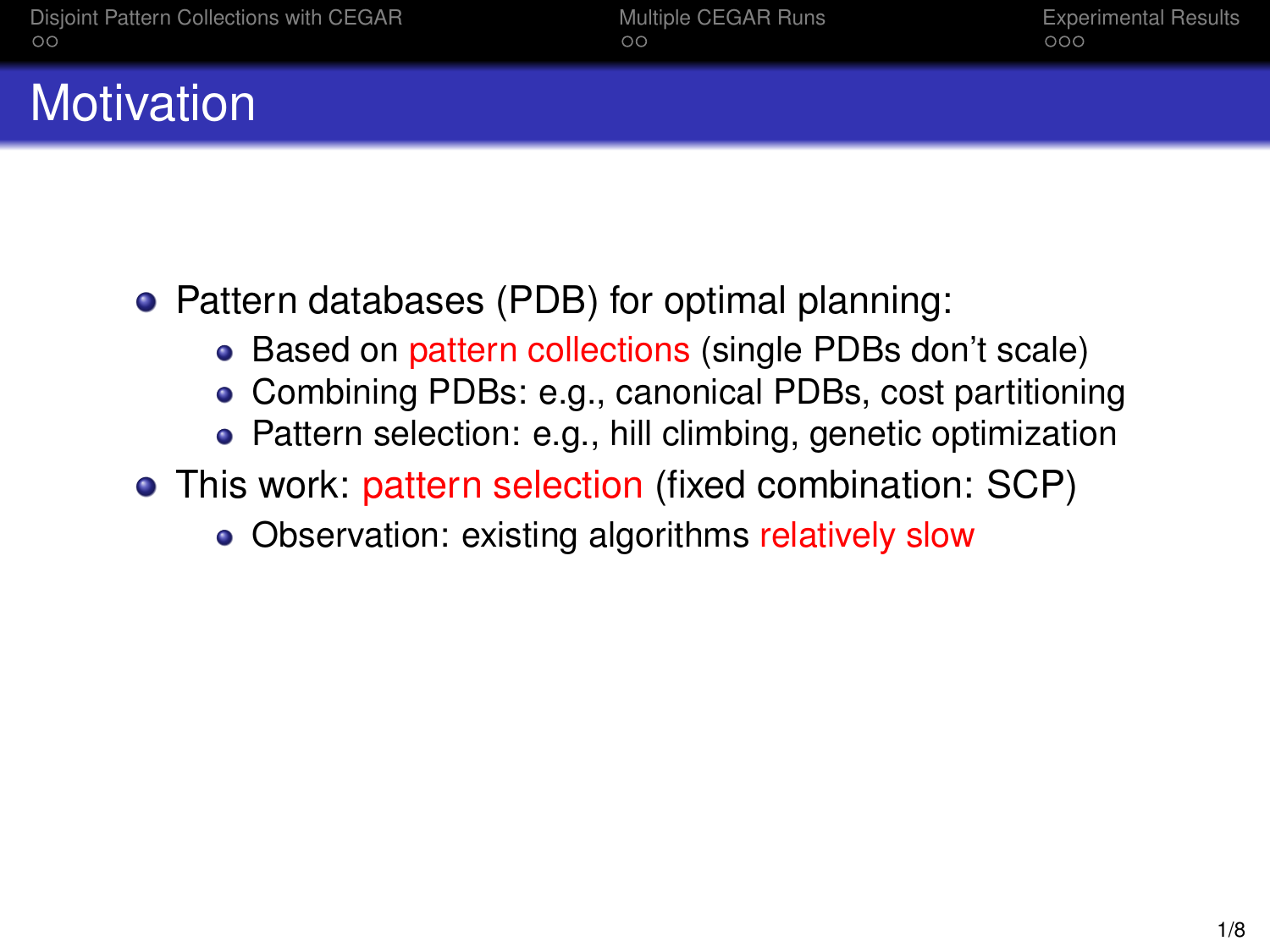# **Motivation**

- Pattern databases (PDB) for optimal planning:
	- Based on pattern collections (single PDBs don't scale)
	- Combining PDBs: e.g., canonical PDBs, cost partitioning
	- Pattern selection: e.g., hill climbing, genetic optimization
- This work: pattern selection (fixed combination: SCP)
	- Observation: existing algorithms relatively slow
- Contribution: pattern selection based on the counterexample-guided abstraction refinement principle
	- Fast method
	- Only select useful patterns
	- Convergence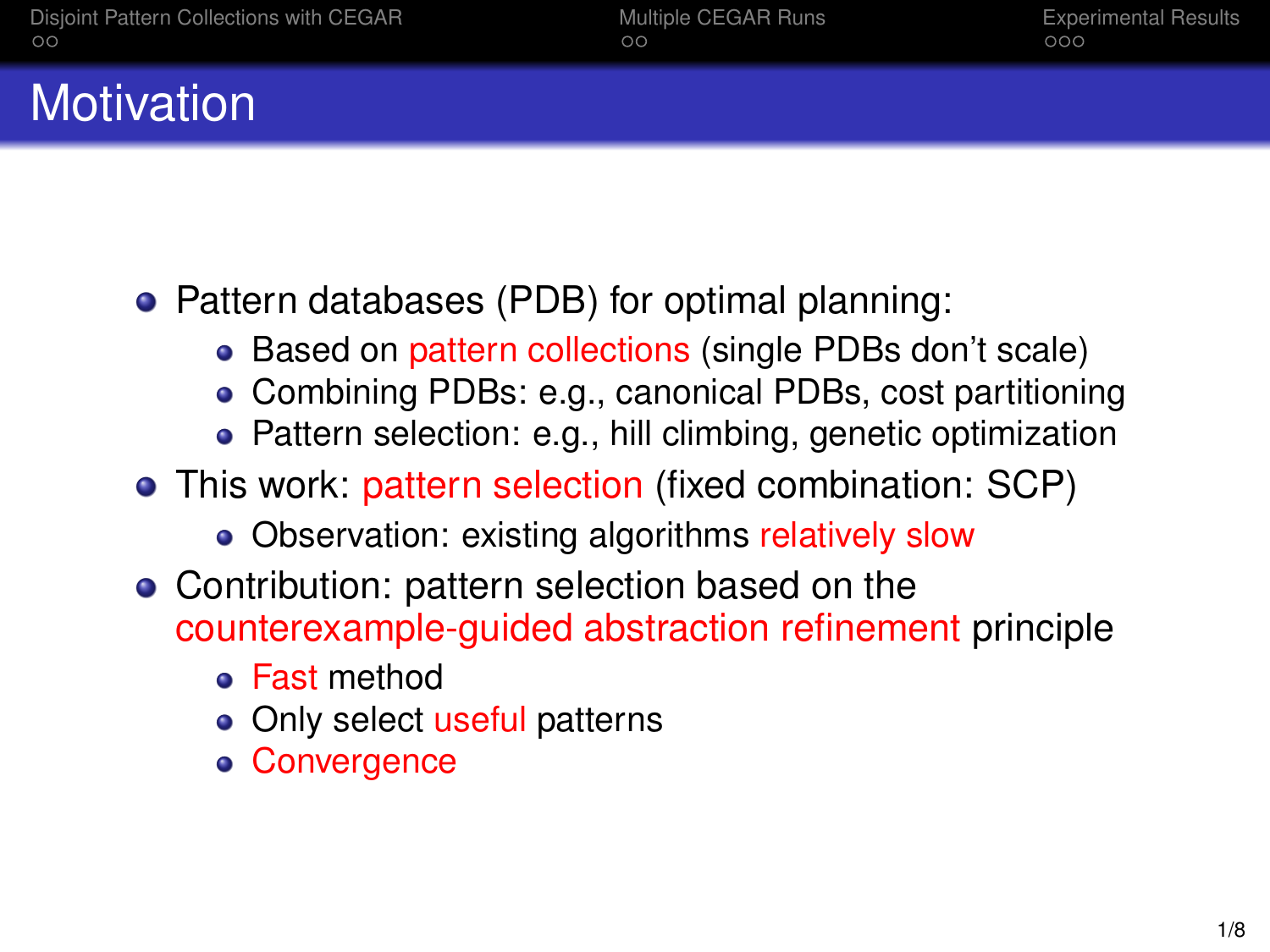#### <span id="page-4-0"></span>**Outline**





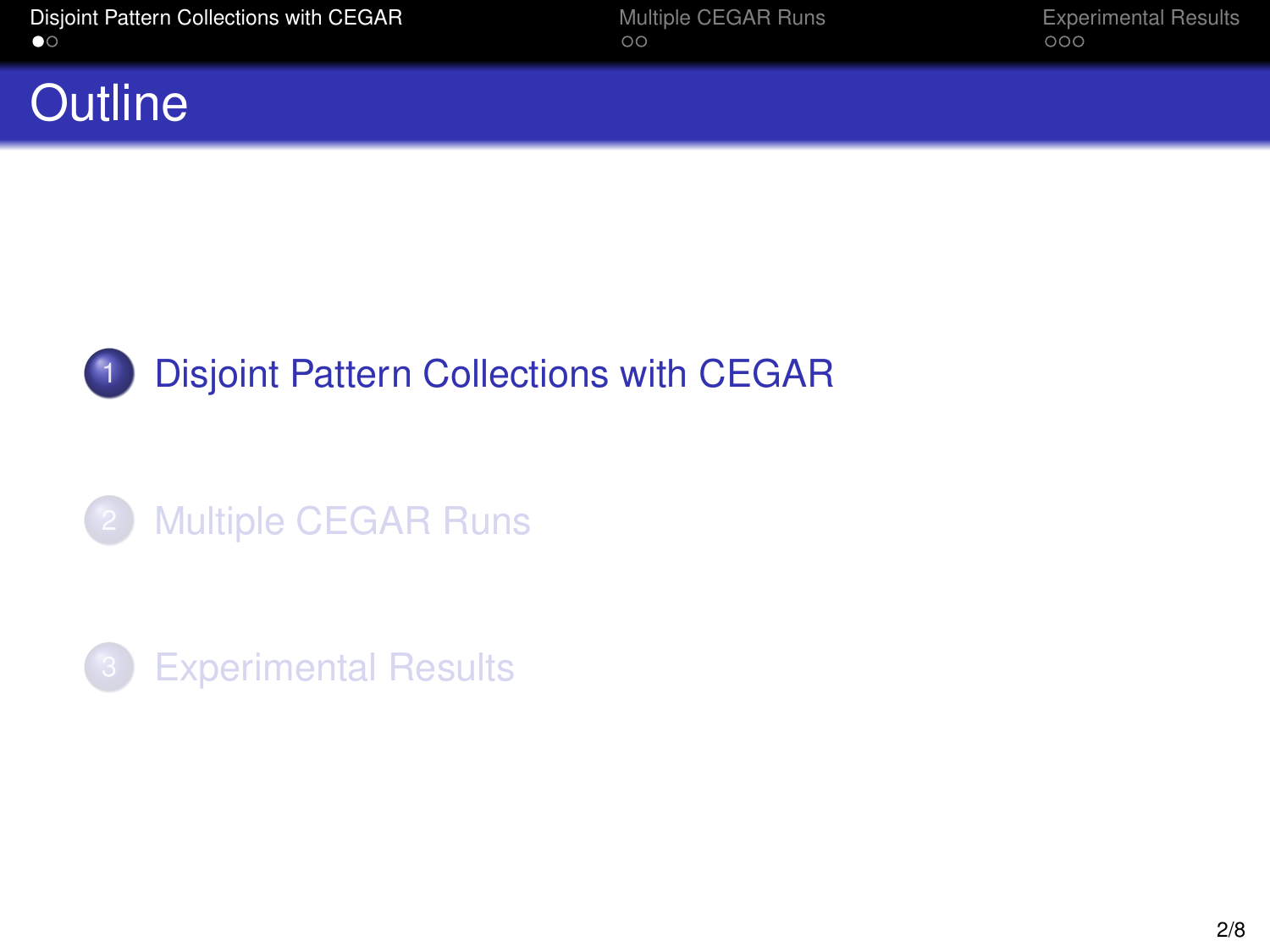[Disjoint Pattern Collections with CEGAR](#page-4-0) **[Multiple CEGAR Runs](#page-10-0)** [Experimental Results](#page-13-0)<br>
oo

### Schematic Algorithm

**.** Disjoint collection: compromise between single patterns and arbitrary collections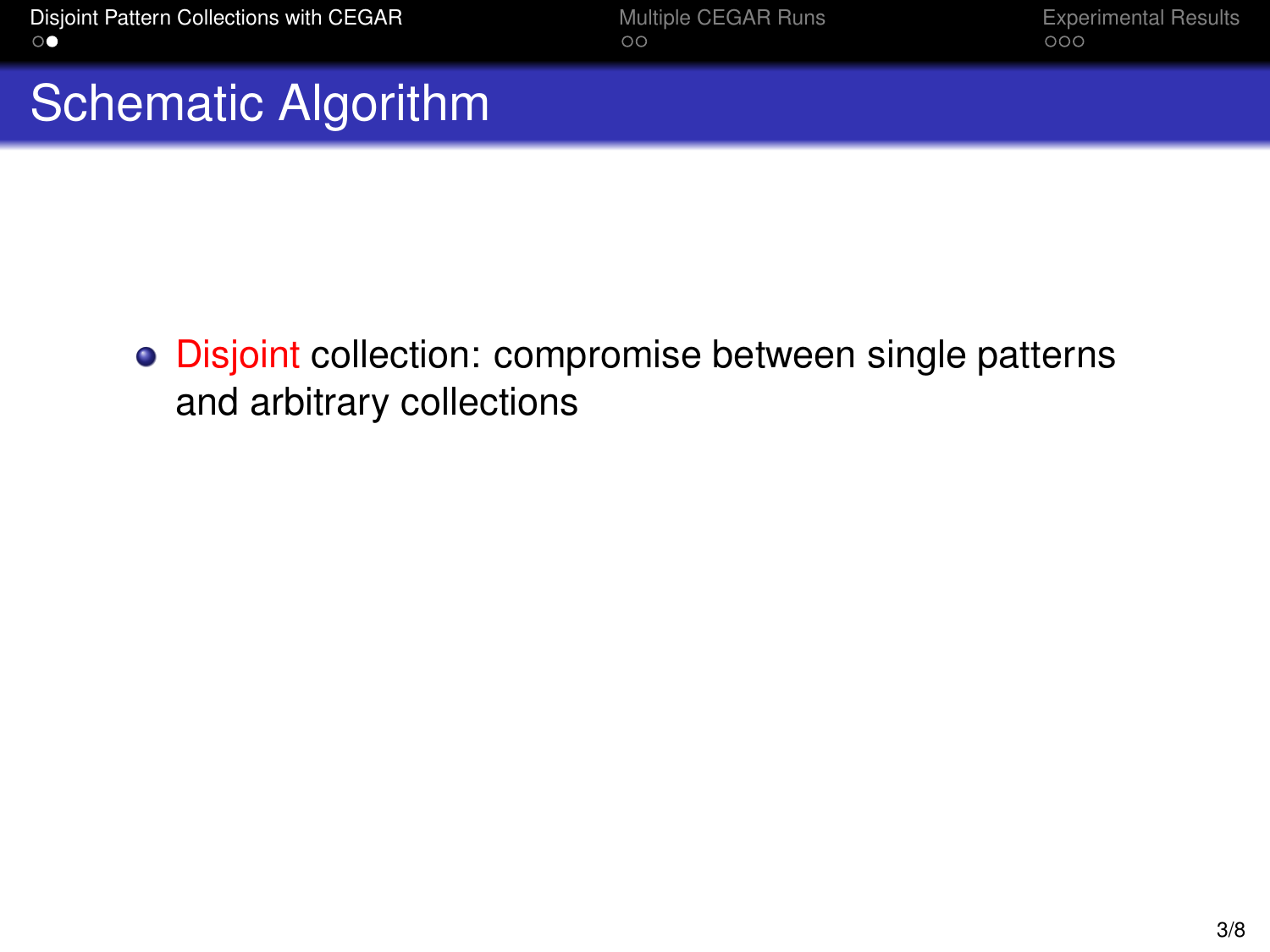- Disjoint collection: compromise between single patterns and arbitrary collections
- **•** Initialize pattern collection *C* with one pattern per goal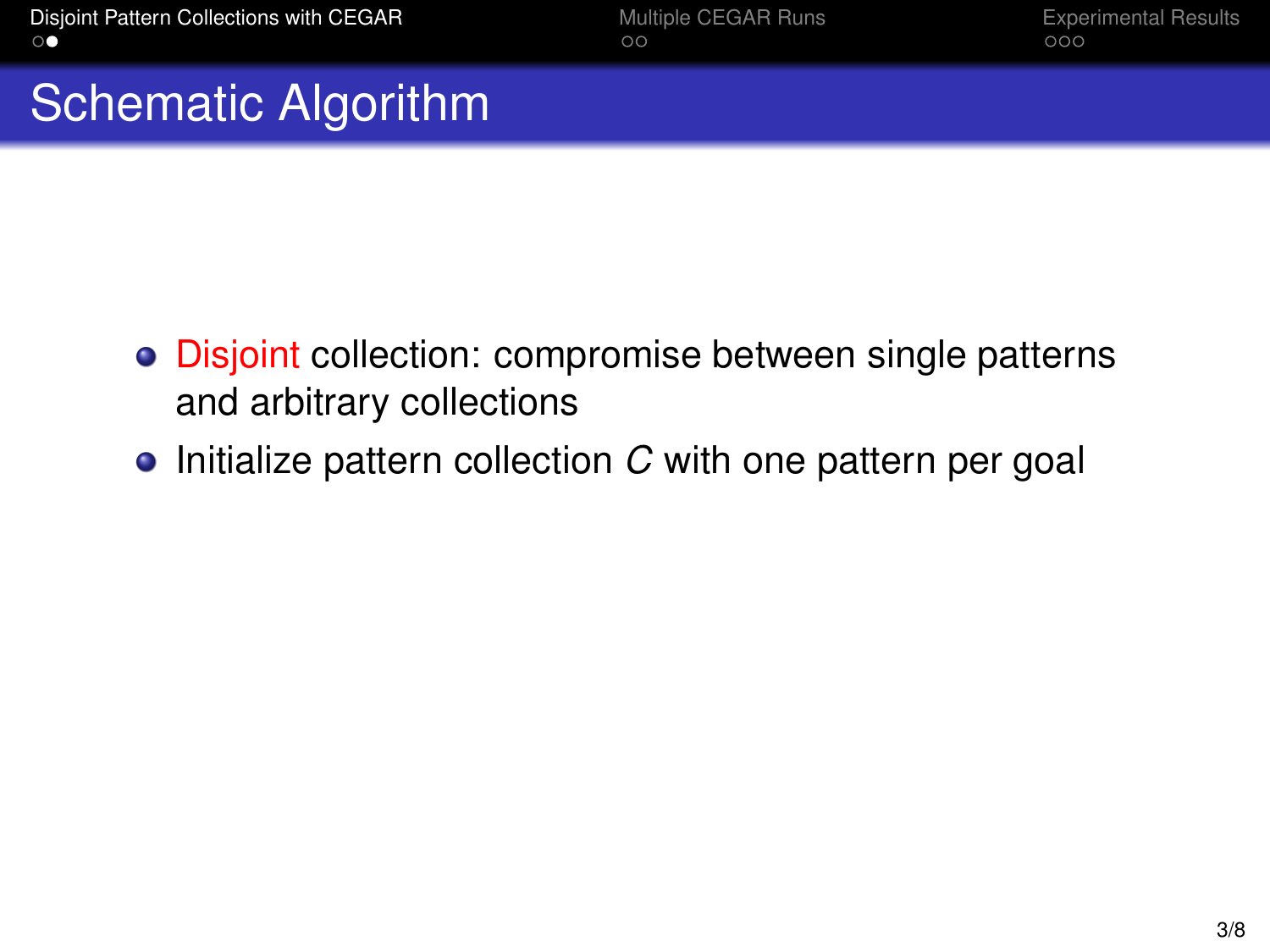- Disjoint collection: compromise between single patterns and arbitrary collections
- **•** Initialize pattern collection *C* with one pattern per goal
- Repeat:
	- For each  $P \in C$ , compute abstract plan  $\pi_P$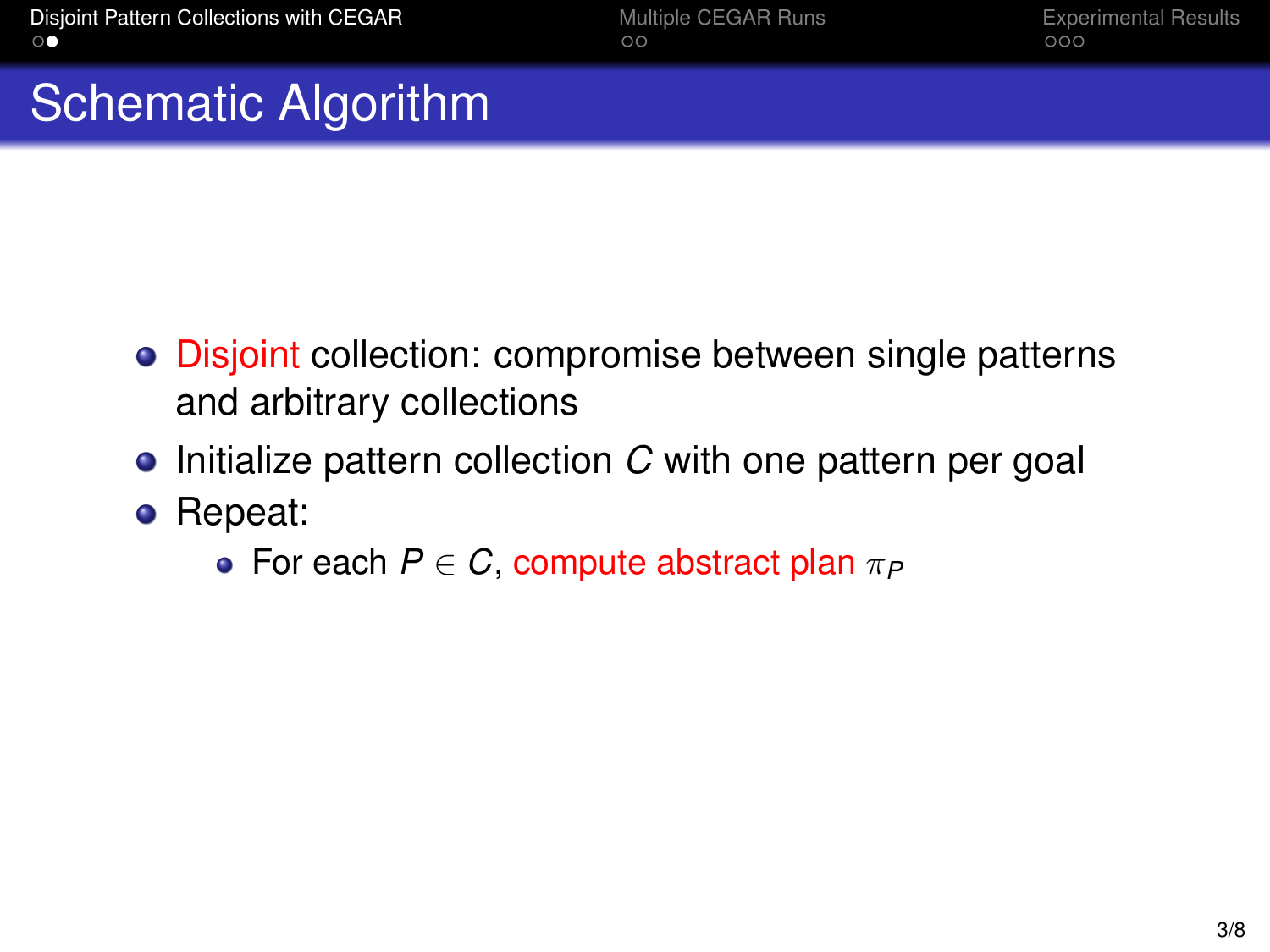- Disjoint collection: compromise between single patterns and arbitrary collections
- **•** Initialize pattern collection *C* with one pattern per goal
- Repeat:
	- For each  $P \in C$ , compute abstract plan  $\pi_P$
	- For each  $P \in C$ , look for flaws *v* of  $\pi_P$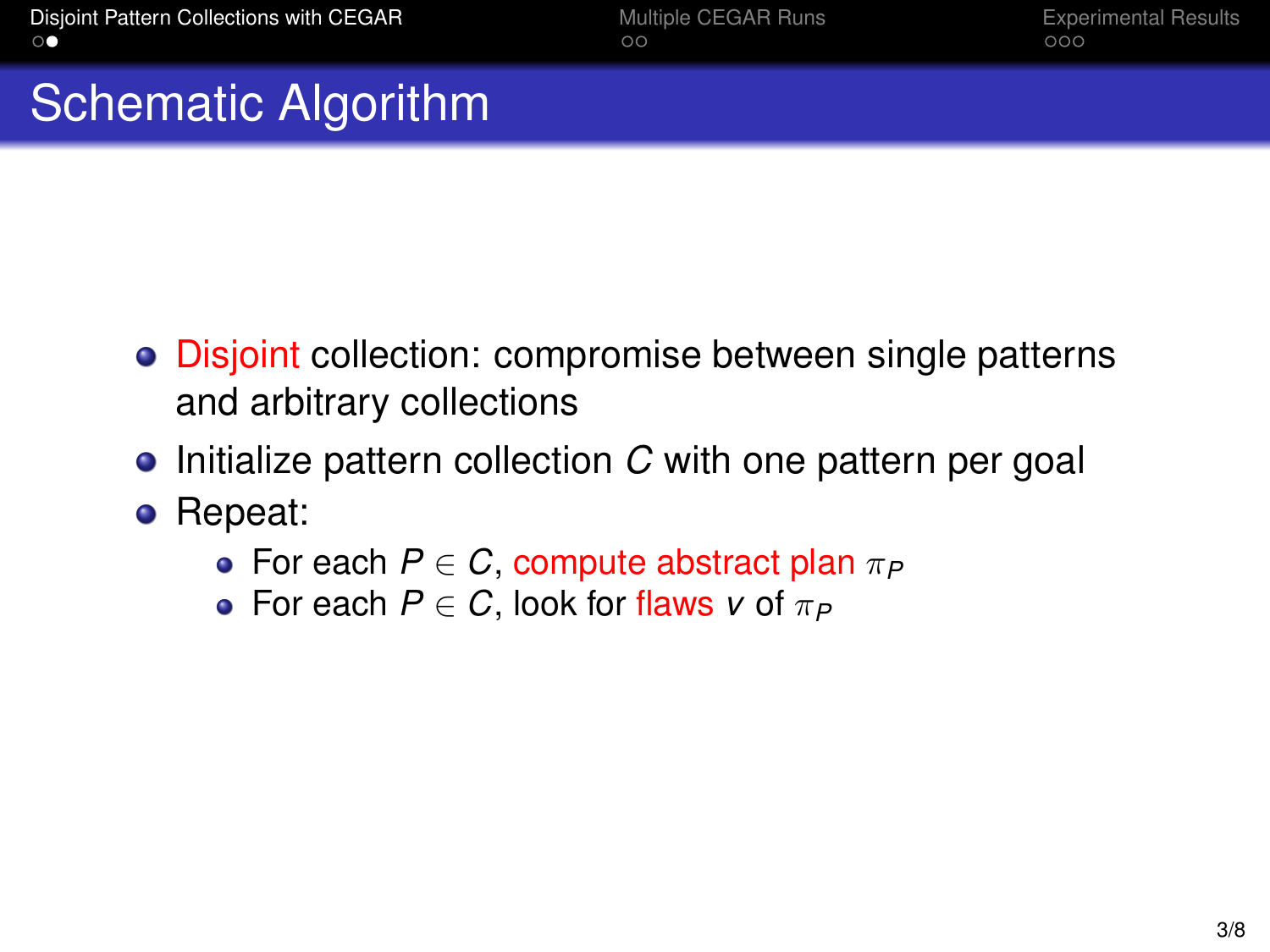- Disjoint collection: compromise between single patterns and arbitrary collections
- **•** Initialize pattern collection *C* with one pattern per goal
- Repeat:
	- For each  $P \in C$ , compute abstract plan  $\pi_P$
	- For each  $P \in C$ , look for flaws *v* of  $\pi_P$
	- Select flaw  $\langle P, v \rangle$  and refine *C* by adding *v* to *C*: add *v* to *P* or merge *P* with *P'* containing *v*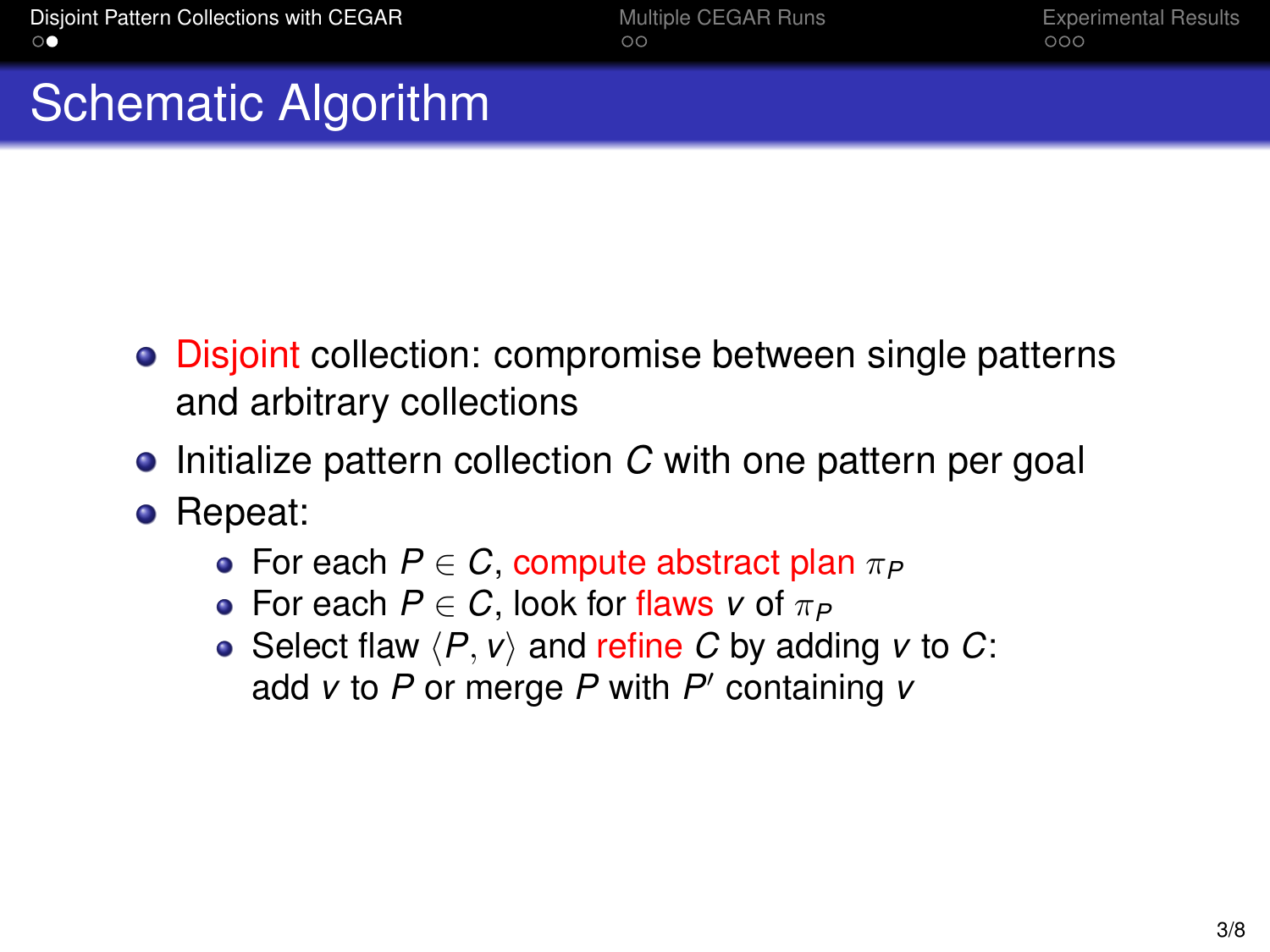### <span id="page-10-0"></span>**Outline**





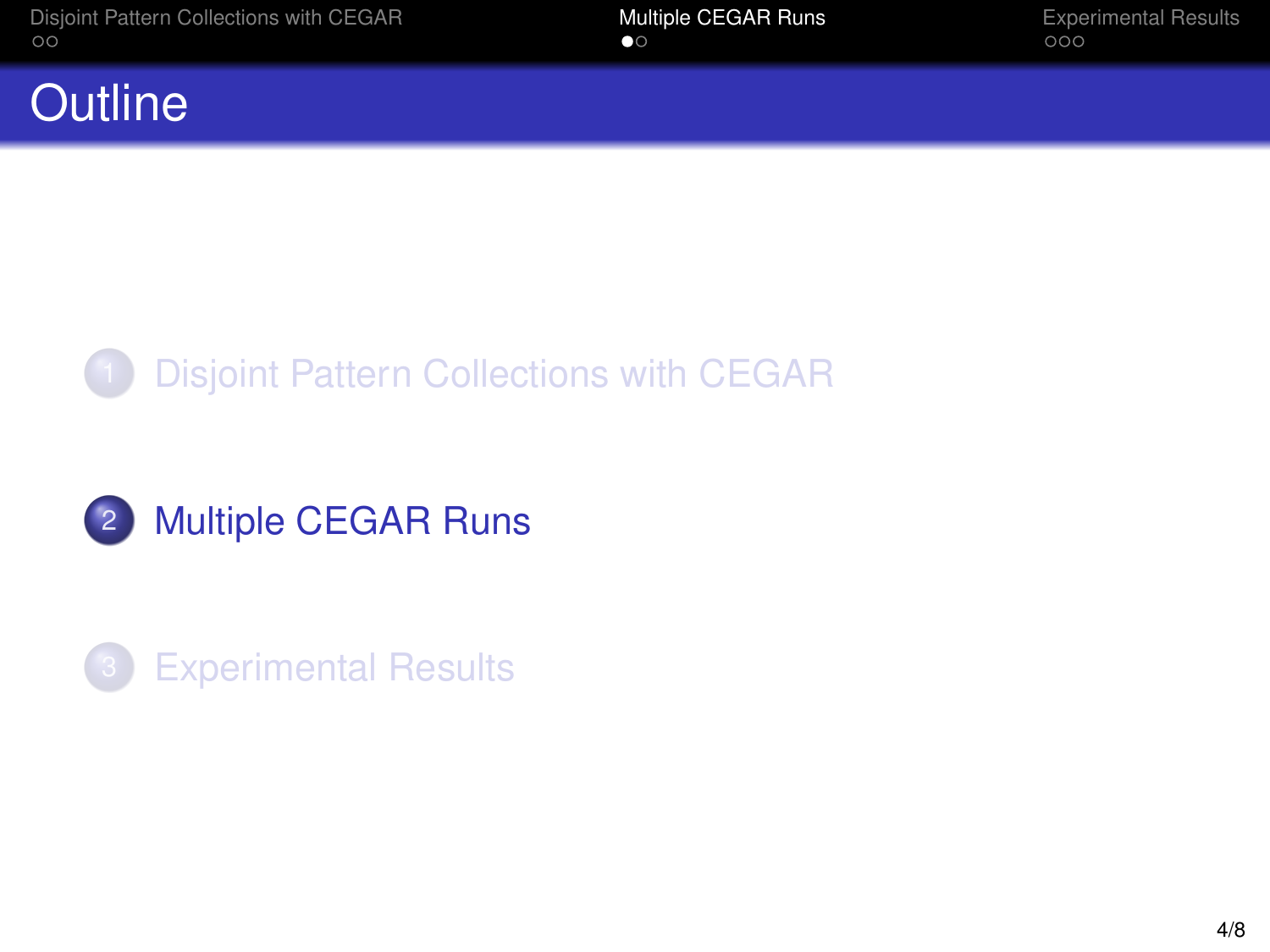[Disjoint Pattern Collections with CEGAR](#page-4-0) **[Multiple CEGAR Runs](#page-10-0)** [Experimental Results](#page-13-0)<br>  $\begin{array}{ccc}\n\bullet & \bullet & \bullet \\
\hline\n\end{array}$ 

### Multiple CEGAR

#### Repeatedly use CEGAR and combine all patterns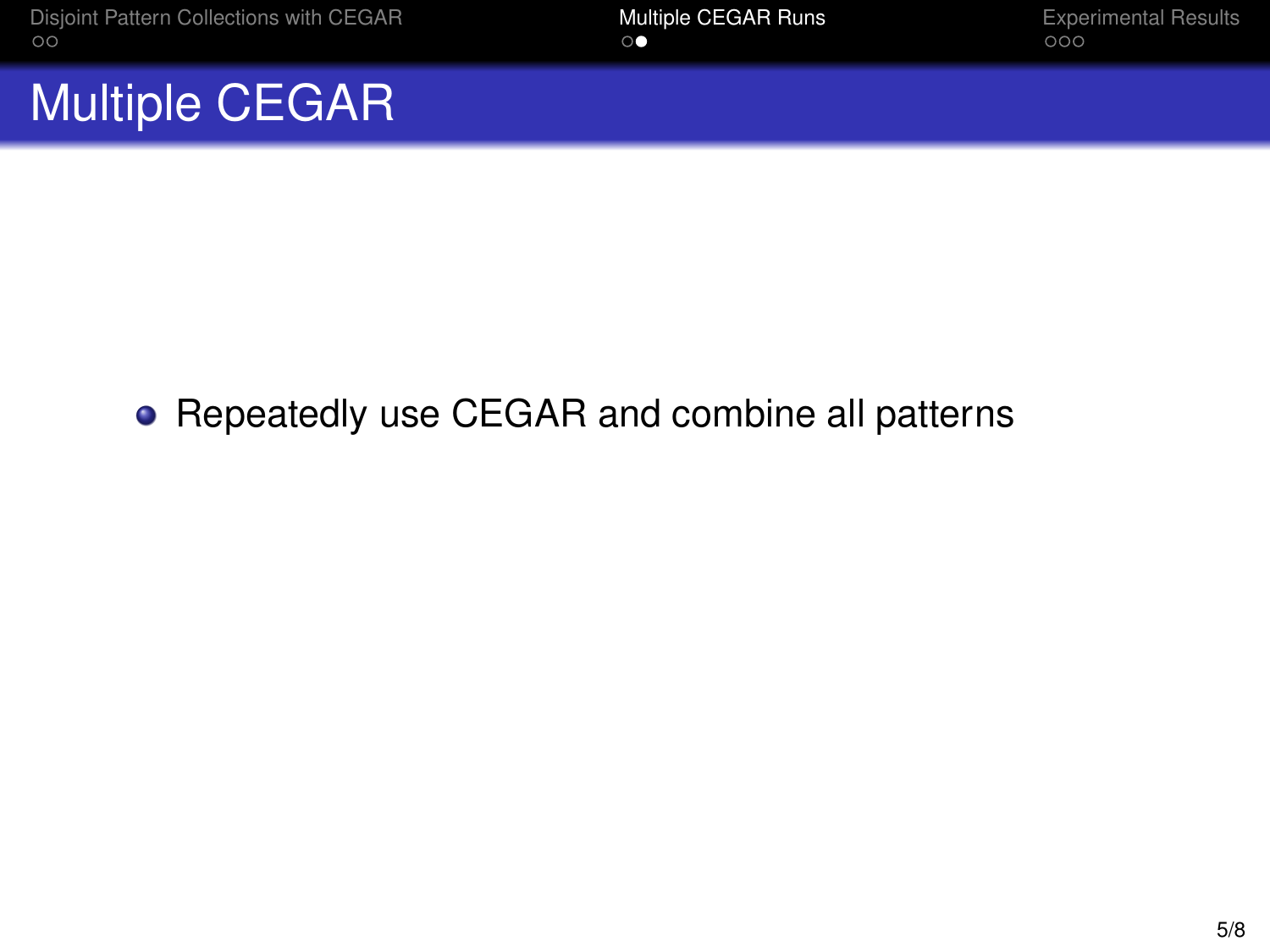### Multiple CEGAR

- **•** Repeatedly use CEGAR and combine all patterns
- **•** Diversification:
	- Restrict each iteration to single goal: ⇒ single pattern
	- Randomly forbid variables for selection (blacklisting)
	- Keep track of progress (stagnation)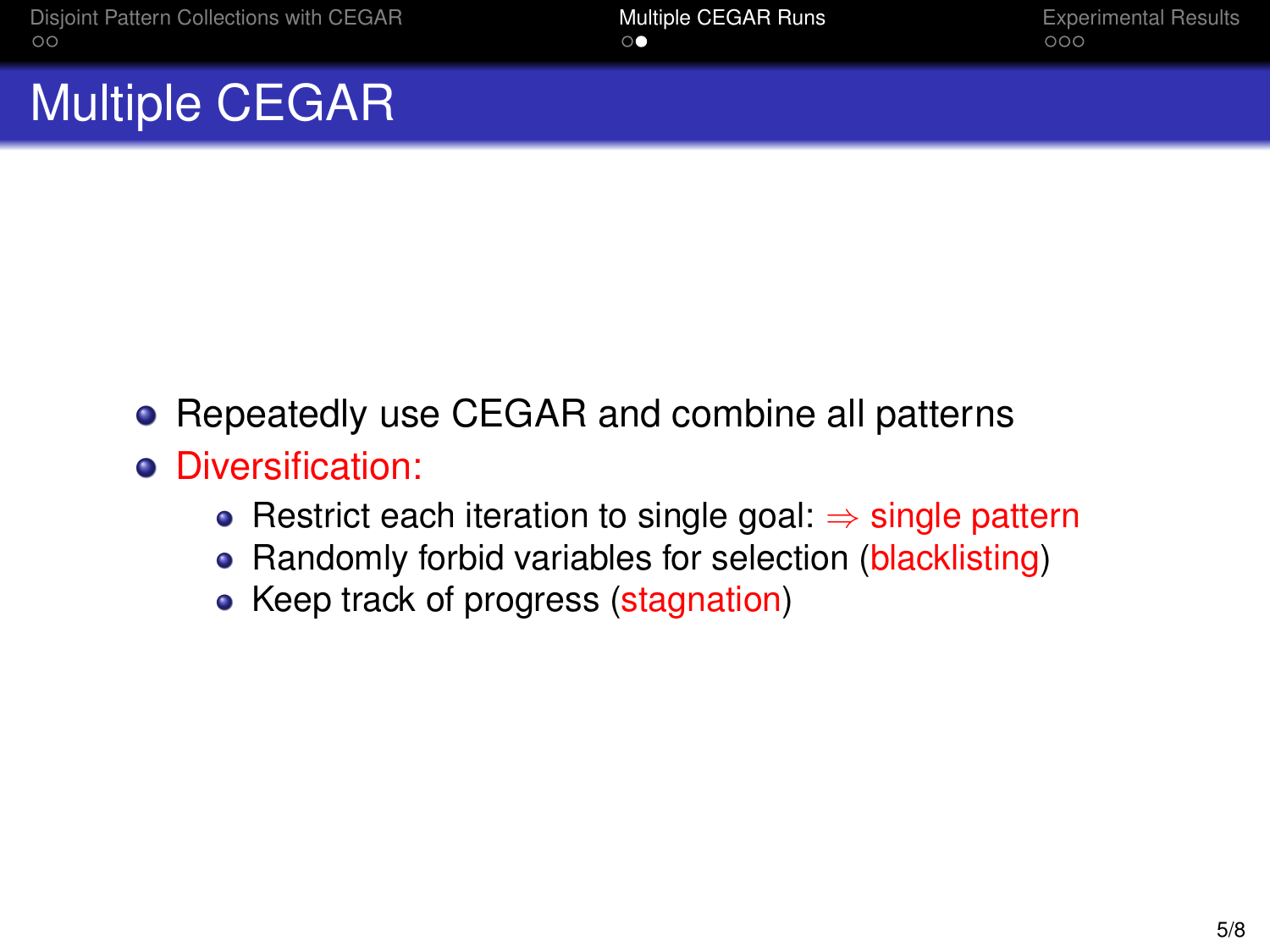### <span id="page-13-0"></span>**Outline**





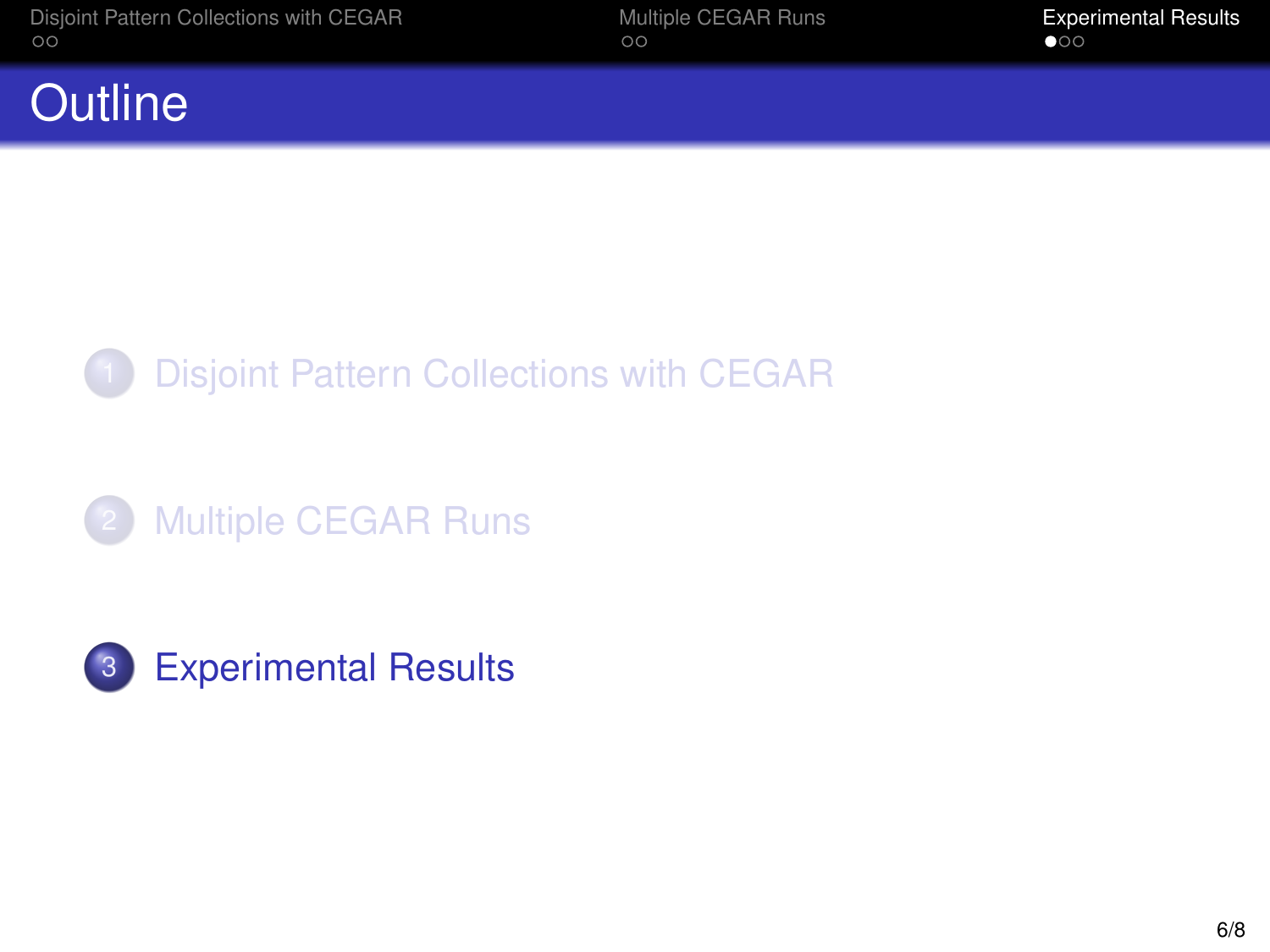### Coverage (SCP Heuristic) on IPC Benchmarks

| Competitors |      |       |                           |  |
|-------------|------|-------|---------------------------|--|
|             |      |       | SYS2 HC (900s) CPC (100s) |  |
| Coverage    | 981  | 965.4 | 1033.5                    |  |
| Constr. t.  | 0.05 | 4.97  | 103.82                    |  |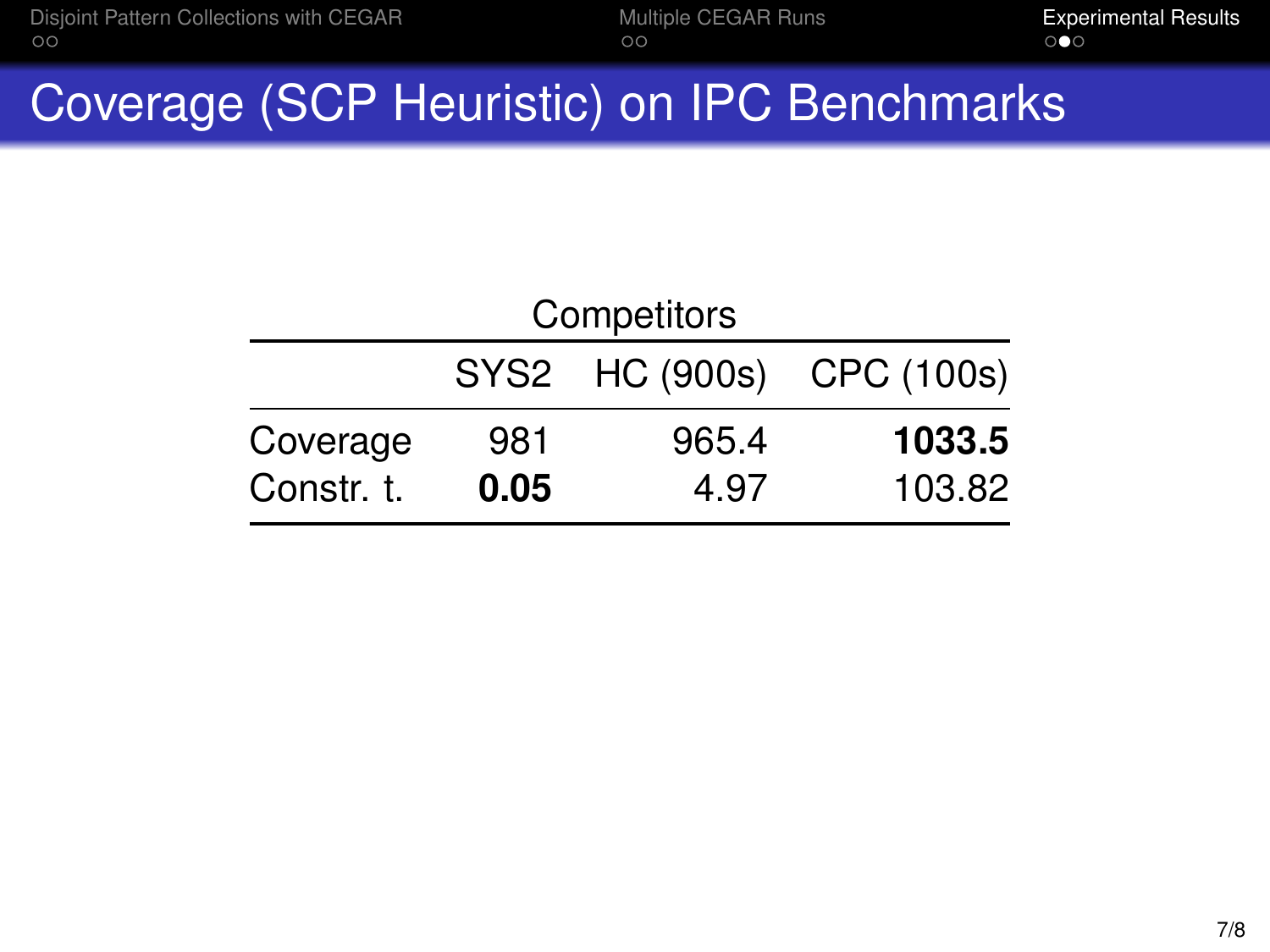## Coverage (SCP Heuristic) on IPC Benchmarks

|              | Competitors                  |       |       |        |  |  |
|--------------|------------------------------|-------|-------|--------|--|--|
|              | SYS2 HC (900s)<br>CPC (100s) |       |       |        |  |  |
| Coverage     |                              | 981   | 965.4 | 1033.5 |  |  |
| Constr. t.   |                              | 0.05  | 4.97  | 103.82 |  |  |
|              |                              |       |       |        |  |  |
| Single CEGAR |                              |       |       |        |  |  |
| Coverage     |                              | 946.6 |       |        |  |  |
| Constr. t.   |                              | 0.48  |       |        |  |  |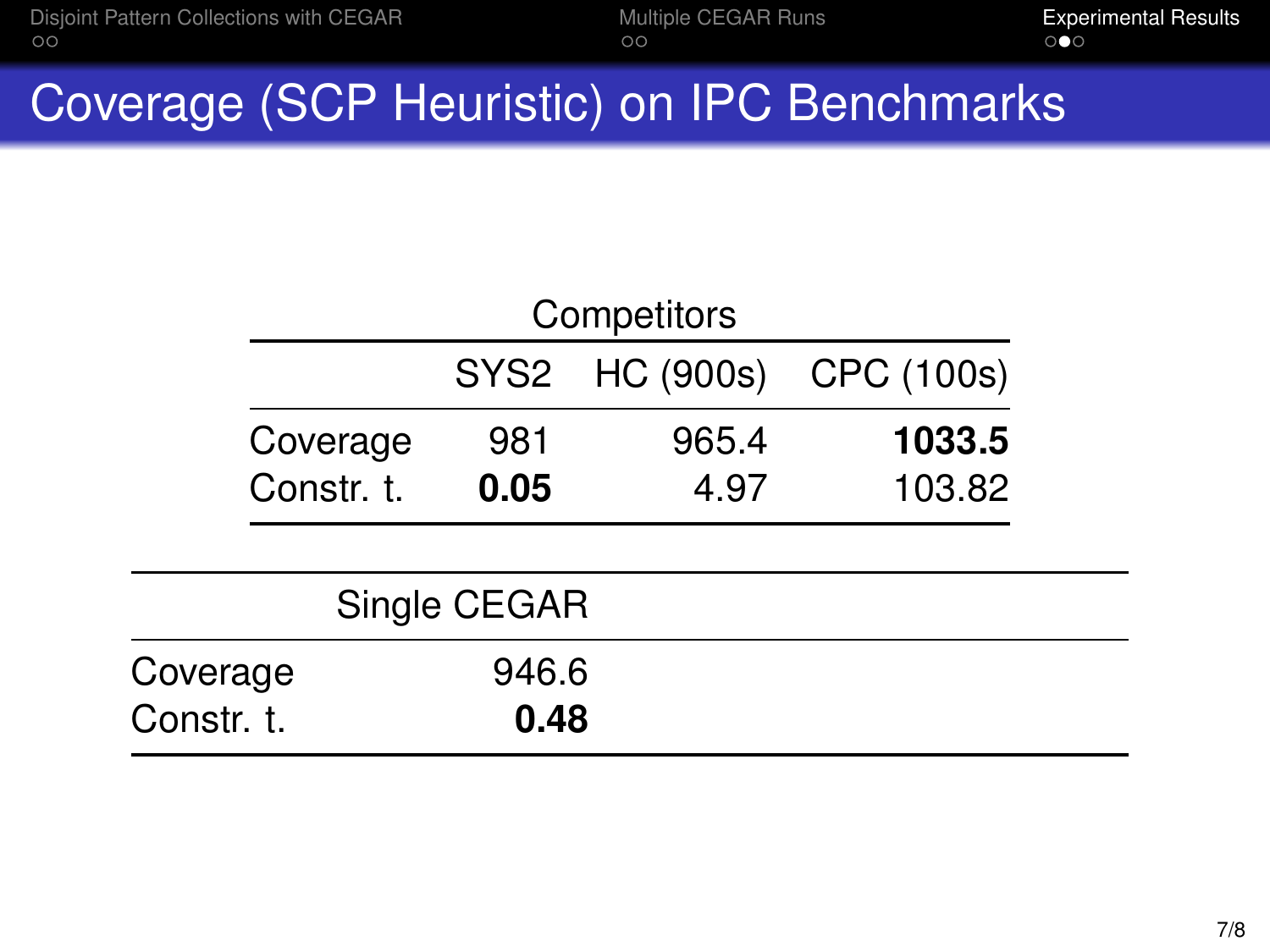# Coverage (SCP Heuristic) on IPC Benchmarks

| Competitors |            |              |                |                |               |
|-------------|------------|--------------|----------------|----------------|---------------|
|             |            |              | SYS2 HC (900s) | CPC (100s)     |               |
|             | Coverage   | 981          | 965.4          |                | 1033.5        |
|             | Constr. t. | 0.05         | 4.97           |                | 103.82        |
|             |            |              |                |                |               |
|             |            | Single CEGAR |                | Multiple CEGAR | $+ bl + stag$ |
| Coverage    |            | 946.6        |                | 1063.2         | 1087.2        |
| Constr. t.  |            | 0.48         |                | 51.81          | 39.65         |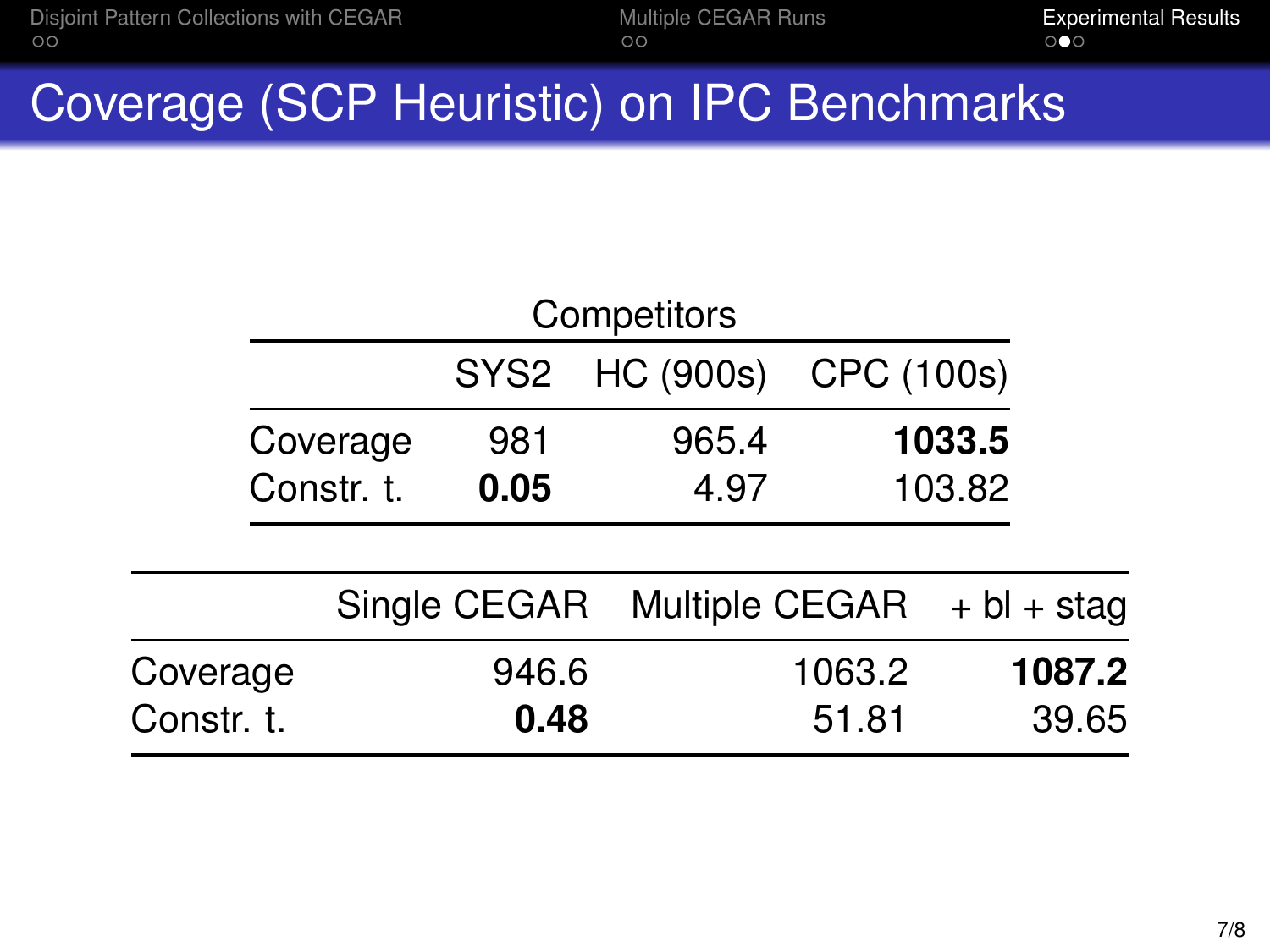### **Conclusions**

- CEGAR for pattern selection: fast algorithm
- State-of-the-art pattern selection (for explicit PDBs & until IJCAI)
- Future work: interleave pattern selection with cost partitioning